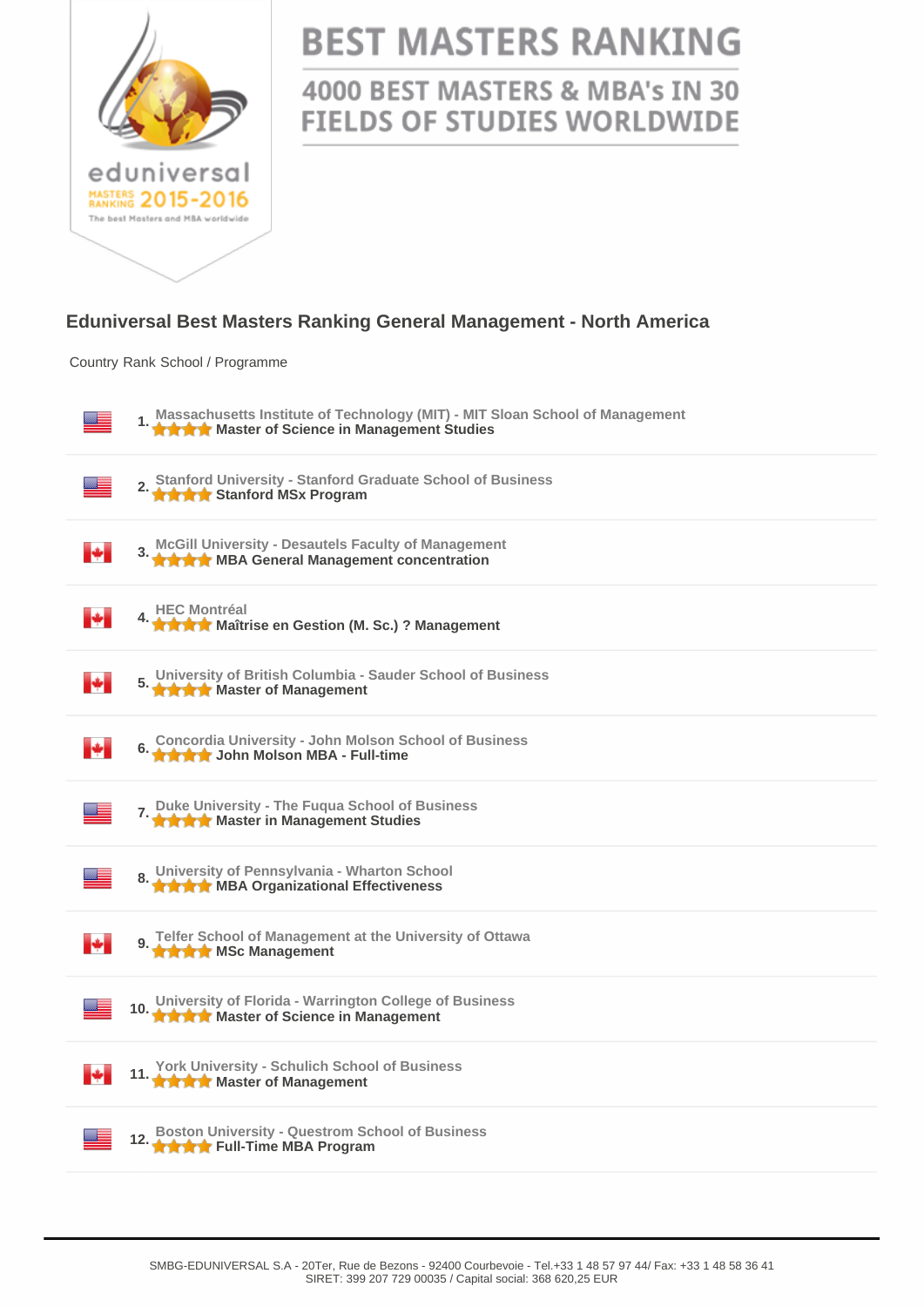|                                                                                                                                        | <b>BEST MASTERS RANKING</b>                                           |
|----------------------------------------------------------------------------------------------------------------------------------------|-----------------------------------------------------------------------|
|                                                                                                                                        | 4000 BEST MASTERS & MBA's IN 30<br><b>FIELDS OF STUDIES WORLDWIDE</b> |
| eduniversal<br>MASTERS 2015-2016<br>The best Masters and MBA worldwide                                                                 |                                                                       |
|                                                                                                                                        |                                                                       |
| 13. Simon Fraser University - Beedie School of Business<br>13. A A Graduate Diploma in Business Administration<br>м                    |                                                                       |
| 14. Texas A&M University - Department of Management<br>14. A A M MS Management                                                         |                                                                       |
| 15. University of Southern California - Marshall School of Business<br>15. A A Master of Science in Business Administration (M.S.B.A.) |                                                                       |
| 16. University of Illinois - Gies College of Business<br>16. A A MBA in General Management                                             |                                                                       |
| 17. Vanderbilt University - Owen Graduate School of Management                                                                         |                                                                       |
| University of San Diego - School of Business<br><b>THE FULL-TIME MBA</b>                                                               |                                                                       |
| 19. Université Laval<br>19. A A Maîtrise en sciences de l'administration - management                                                  |                                                                       |
| Rochester Institute of Technology - Saunders College of Business<br>20. Routester motivate or Science in Management                    |                                                                       |
| 21. The Ohio State University - Fisher College of Business<br>21. A A Master of Business Operational Excellence                        |                                                                       |
| 22. Thunderbird School of Global Management<br>A Master of Global Management                                                           |                                                                       |
| 23. The University of Arizona - Eller College of Management<br>23. A A Master in MIS Managing Business Operations                      |                                                                       |
| 24. Northeastern University - D'Amore-McKim School of Business<br>24. A Conline MBA                                                    |                                                                       |
| University of Texas at Dallas - Naveen Jindal School of Management<br>25. Williams only with the Science                               |                                                                       |
| 26. Pepperdine University - Graziadio Business School<br>26. A A M.S. in Organization Development                                      |                                                                       |